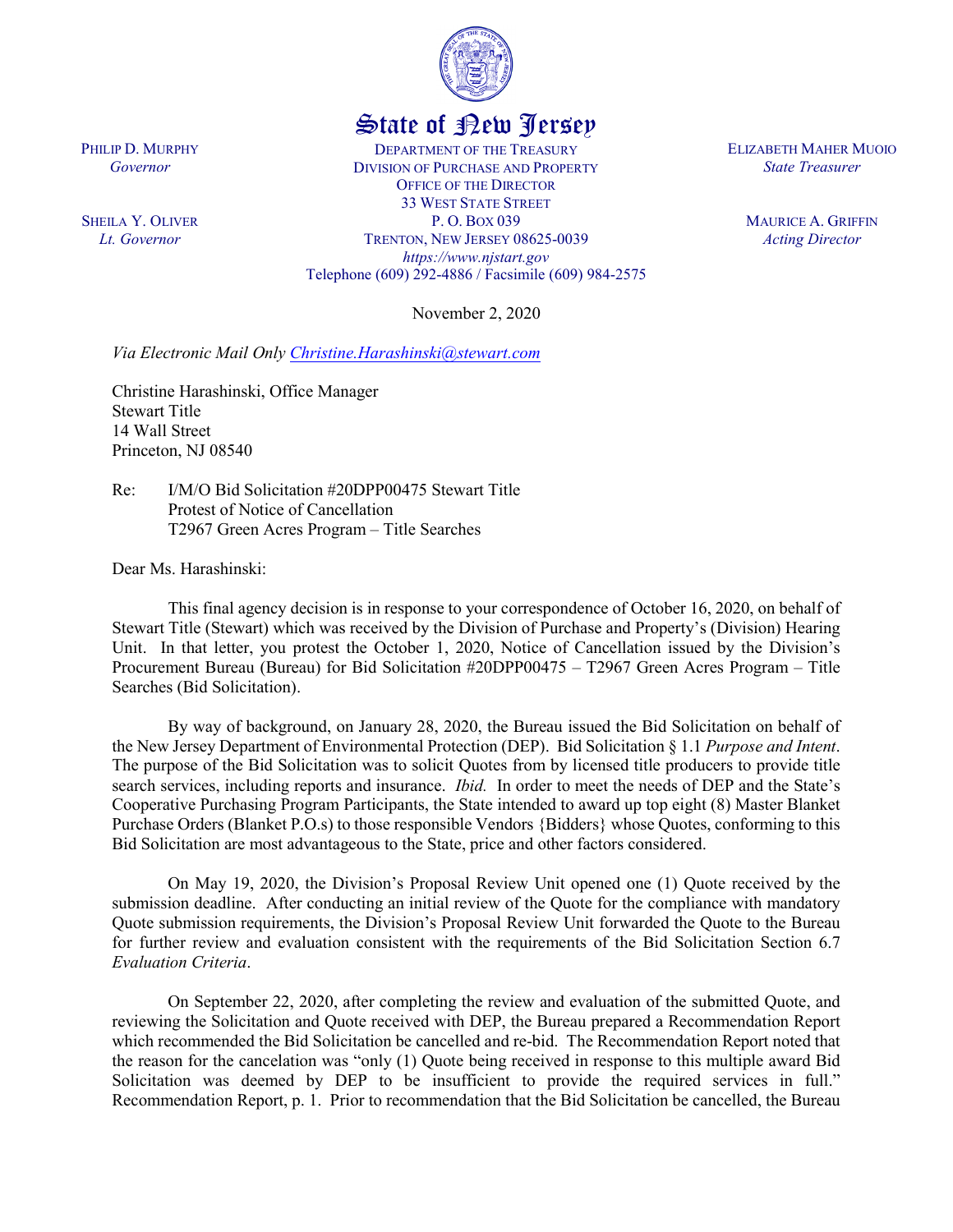conducted a survey of the bidding community to determine whether re-procurement would result in a larger pool of potential Vendors {Bidders}. The results of the survey revealed:

- Two (2) of the responding potential Vendors {Bidders} claimed to have not received notification of the advertised Bid Solicitation.
- Three (3) of the responding Vendors {Bidders} stated, "the State's requirements were too onerous; Bid package is unreasonable with pricing, search requirements, and deliverables; we actually lose money handling this work".
- Three (3) responding Vendors {Bidders} agreed that the rates established by the NJ Department of Banking and Insurance's (DOBI) Rate Manual affected their decision to not submit a proposal.
- Three (3) responding Vendors {Bidders} confirmed that they were aware of the Bid Solicitation's structure to match all current and future rate[s] established by DOBI, which was a structural change from the current Blanket P.O. aimed at providing more competitive pricing to Vendors {Bidders}.
- When asked what changes to the Bid Solicitation would make their firm more likely to submit a Quote, a Vendor {Bidder} stated, "[Changes to] Price and regulatory requirements; Adding an allowable fee for time spend on the file; Email solicitations to title search firms".

Accordingly, on October 1, 2020 the Bureau sent a letter to Stewart advising that it was the State's intent to cancel the Bid Solicitation. Specifically, the Bureau advised that:

> The reasoning for the cancellation of this Bid Solicitation is that only one (1) Quote was received in response to this multiple award procurement. The Department of Environmental Protection has determined that a sole Vendor {Contractor} cannot successfully provide the full scope of services required by this Bid Solicitation. As such, the Department of Environmental Protection has requested that this Bid Solicitation be cancelled and re-bid.

In addition, the Bureau provided Stewart with a copy of the Recommendation Report to cancel the Bid Solicitation.

On October 16, 2020, Stewart sent a protest letter to the Division challenging the Bureau's October 1, 2020, Notice of Cancellation. In support of its protest, Stewart states in part:

> We are stating that we do have sufficient support to perform the required services in full. As shown in our bid, we are direct operations for Stewart Title Guaranty Company, one of the top five national underwriters in the country, which has been in business for over 125 years. Our STGC underwriting department is located in the same suite in our Parsippany NJ offices. We have numerous title officers with years of experience to complete the title work.

In consideration of Stewart's protest, I have reviewed the record of this procurement, including the Bid Solicitation, Stewart's Quote and protest, the relevant statutes, regulations, and case law. This review of the record has provided me with the information necessary to determine the facts of this matter and to render an informed Final Agency Decision on the merits of the protest. I set forth herein the Division's Final Agency Decision.

The New Jersey Courts have long recognized that the purpose of the public bidding process is to "secure for the public the benefits of unfettered competition." *Meadowbrook Carting Co. v. Borough of*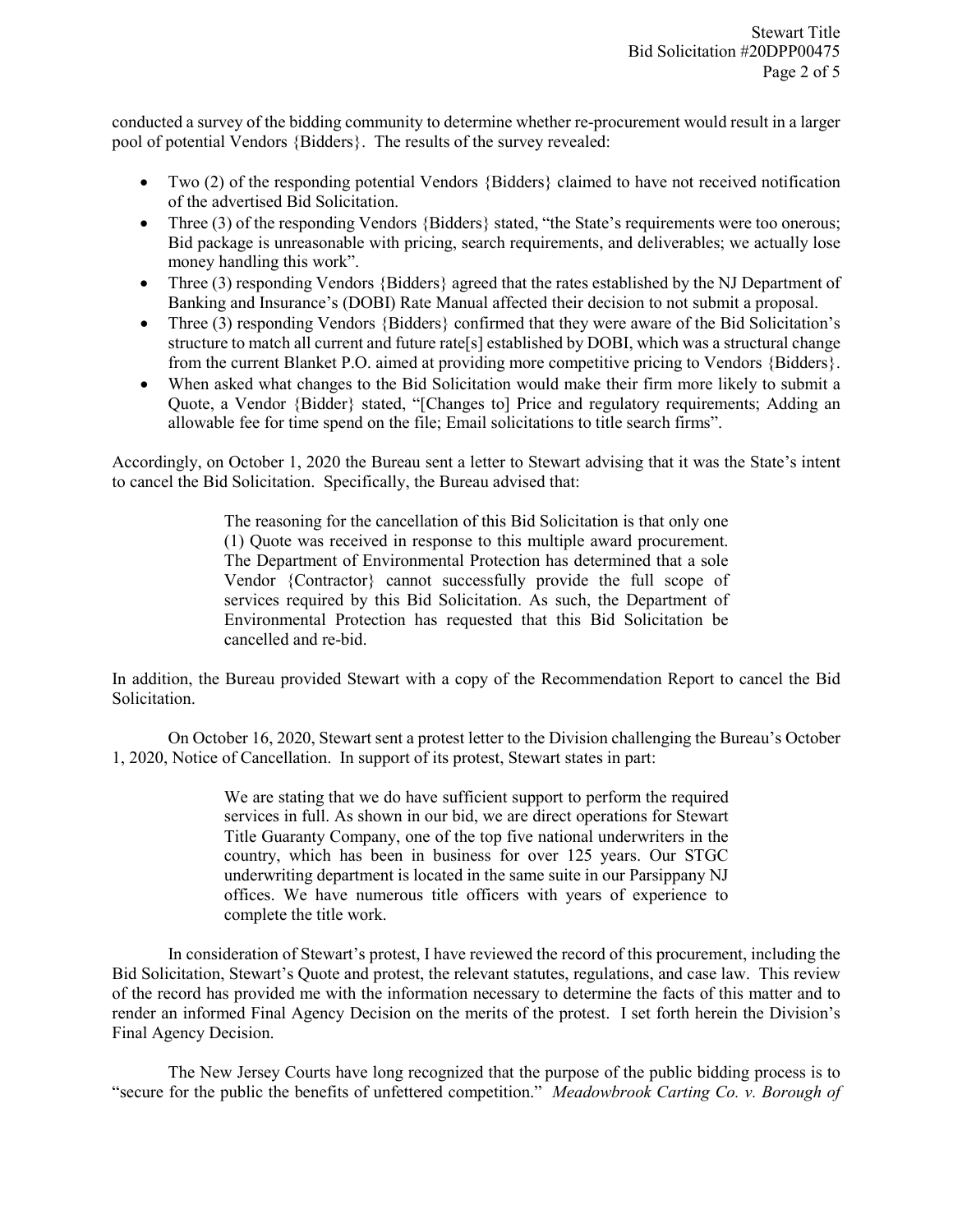*Island Heights*, 138 *N.J.* 307, 313 (1994). To that end, the "public bidding statutes exist for the benefit of the taxpayers, not bidders, and should be construed with sole reference to the public good." *Borough of Princeton v. Board of Chosen Freeholders*, 169 *N.J.* 135, 159-60 (1997). The objective of New Jersey's statutory procurement scheme is "to guard against favoritism, improvidence, extravagance and corruption; their aim is to secure for the public the benefits of unfettered competition." *Barrick v. State of New Jersey*, 218 *N.J.* 247, 258 (2014); *citing*, Keyes Martin & Co. v. Dir. of Div. of Purchase and Prop., 99 *N.J.* 244, 256 (1985). Consistent with this purpose, the New Jersey procurement law provides that "any or all bids may be rejected when the State Treasurer or the Director of the Division of Purchase and Property determines that it is in the public interest so to do." *Ibid.* 

The record of this procurement reveals that to meet DEP's anticipated need for title search services, including reports and insurance, the Bureau intended to make up to eight (8) statewide Blanket P.O. awards. With respect to soliciting Quotes from potential Vendors {Bidders}, the record reveals that in addition to the statutorily required notification placed in The Star Ledger, 54 potential Vendors {Bidders} had registered in Division's *NJSTART* eProcurement system for the commodity codes associated with this procurement and received notification of the Bid Solicitation from *NJSTART*. Approximately 15 potential Vendors {Bidders} added themselves to the Bid Holder list enabling automatic notification of amendments to the Bid Solicitation; however, only one (1) Vendor {Bidder}, Stewart, chose to submit a Quote. Based upon its historical use of the awarded Blanket P.O.s, DEP determined that one Vendor {Contractor} would not be sufficient to cover its anticipated need for this contract and requested that the Bid Solicitation be cancelled and re-procured in hopes of obtaining additional Vendors {Bidders} who would be eligible for contract award.

There is no dispute that Stewart's Quote is responsive to the requirements of the Bid Solicitation making it eligible for a Blanket P.O. award. Therefore, the question before me is whether the cancellation of the procurement is based upon "cogent or compelling reasons." See, *I/M/O The Failure To Award To The Lowest Responsible Bidder RFP 09-X-20513 Contract T0002 For Provision Of Bottled Water Services*, 2010 N.J. Super. Unpub. LEXIS 1641, 2010 WL 2795369, *citing*, *Bodies by Lembo v. Middlesex County*, 286 N.J. Super. 298, 309 (App. Div. 1996).

In *Bottled Water*, the New Jersey Appellate Division reviewed the Division's decision to cancel a Bid Solicitation despite the fact that a responsive Quote had been received. There, in response to a notice of award

> Nestle filed a protest which asserted, in part, that DS Waters' bid was deficient for "fail[ing] to indicate the manufacturer, brand, model name and model number on all specified equipment for all counties[,]" and that pursuant to the RFP, the "'[f]ailure to submit all information required will result in the bid being considered non[-]responsive.'"

> The Director agreed with this assertion and, in a letter decision issued on December 24, 2008, rescinded the notice of intent to award the contract to DS Waters. The Director "instruct[ed] the [Division] to consider rebidding [sic] the entire . . . contract with textual and format changes to the RFP to facilitate the bidders' understanding and accomplishment of the requirements for effective bidding."

[*Id.* at 2010 N.J. Super. Unpub. LEXIS 1641 \*2-3.]

Nestle disputed the decision to cancel and re-bid the contract. The then Director stated that it was in the State's and public's best interest to cancel and re-bid the contract noting: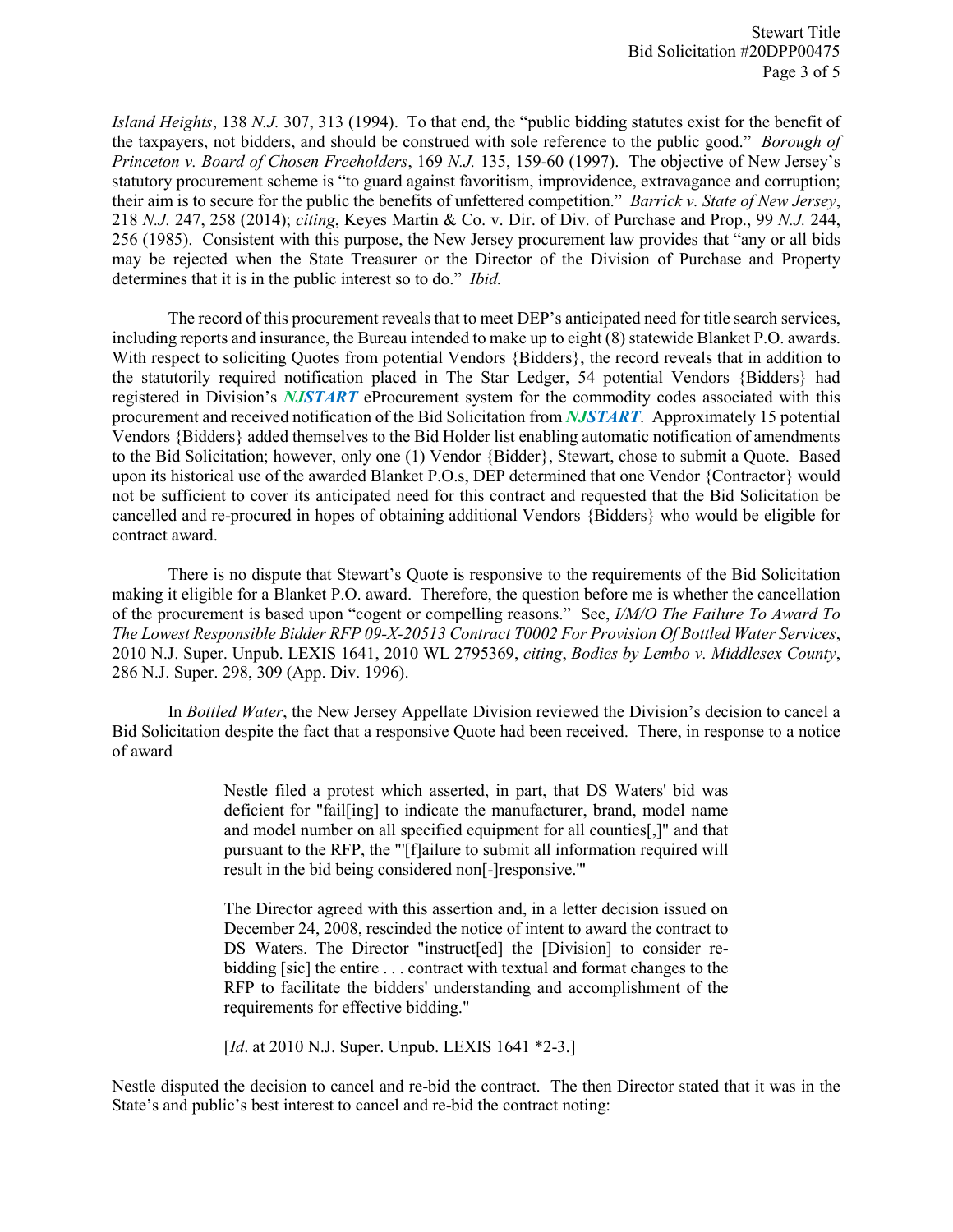I determined that, in light of the…results of the…bidding effort and the scrutinized review of the RFP provisions and configuration, it was apparent that various aspects of the…RFP were in need of modification to achieve the level of clarity and consistency that is essential for effective head-to-head competition among bidders, which would, in turn, enhance the likelihood that more favorable pricing could be achieved….[T]o allow the award of a contract for water and water dispensers in 15 counties to [Nestlé] while I am firmly convinced that competition under a more sound RFP and contract will produce a better contract and more favorable pricing for the State would, of course, serve [Nestlé's] best interests, but would not, in my judgment, serve the best interests of the State and its citizens. Also, [the] determination to re-bid the entire contract was in recognition of and buttressed by the State's ongoing efforts to identify and implement stringent austerity measures in light of the budgetary concerns that the State is addressing on a daily basis as it seeks every opportunity to eliminate or curtail expenditures. Thus, I remain convinced that the rebidding [of] all 21 segments of the contract, with improvements to the RFP that include the elimination of provisions and price lines for deposits [sic] charges for demijohns, will produce results that will serve the State's best interests.

[*Id.* at 2010 N.J. Super. Unpub. LEXIS 1641 \*3-4.]

Nestle argued that the "Director "disserved" the "public interest" by "failing to award [the] contract . . . to [it] after making all bids public." *Id*. at 2010 N.J. Super. Unpub. LEXIS 1641 \*6. Further, Nestle stated that the Director must demonstrate "a compelling justification" for its decision to rebid the contract." *Ibid.* The Appellate Division agreed holding that "once the bids have . . . been opened and each bidder's competitive position has been exposed, rejection of all bids should only occur for cogent or compelling reasons." *Id*. at 2010 N.J. Super. Unpub. LEXIS 1641 \*7. The Appellate Division recognized that the Director's earlier response to the Nestle noted that there were would be improvements to the procurement to produce results that would serve the State's best interest; however, the proposed improvements were not related to the original finding that another vendor was non-responsive to the requirements of the procurement. *Id*. at 2010 N.J. Super. Unpub. LEXIS 1641 \*9-10. Accordingly, the Appellate Division reversed the Director's decision to cancel the procurement and directed that the contract be awarded to the Nestle who had submitted a responsive Quote.

Here, as noted above, based upon its historical use of the awarded Blanket P.O.s, DEP determined that one Vendor {Contractor} would not be sufficient to cover its anticipated need for this contract and requested that the Bid Solicitation be cancelled and re-procured in hopes of obtaining additional Vendors {Bidders} who would be eligible for contract award. Importantly, DEP did not express, nor did the Bureau conclude, that there were errors in the Bid Solicitation that led to the low number of Vendors {Bidders}. Rather, based upon the survey responses, it appears that the main reason for low number of Vendors desiring to submit a Quote in response to the Bid Solicitation, was the fee structure established by Manual of Rates and Charges issued by the New Jersey Land Title Insurance Rating Bureau.

While one Vendor {Contractor} may not be sufficient to complete all of the work required, that alone is not a compelling reason to cancel the Bid Solicitation where there is a responsive Vendor {Bidder}. As noted in *Bodies by Lembo*, "rebidding a contract is fraught with certain dangers." 286 N.J. Super. at 307. While cancelling the current Bid Solicitation and re-bidding may result in additional Vendors {Bidders}, it